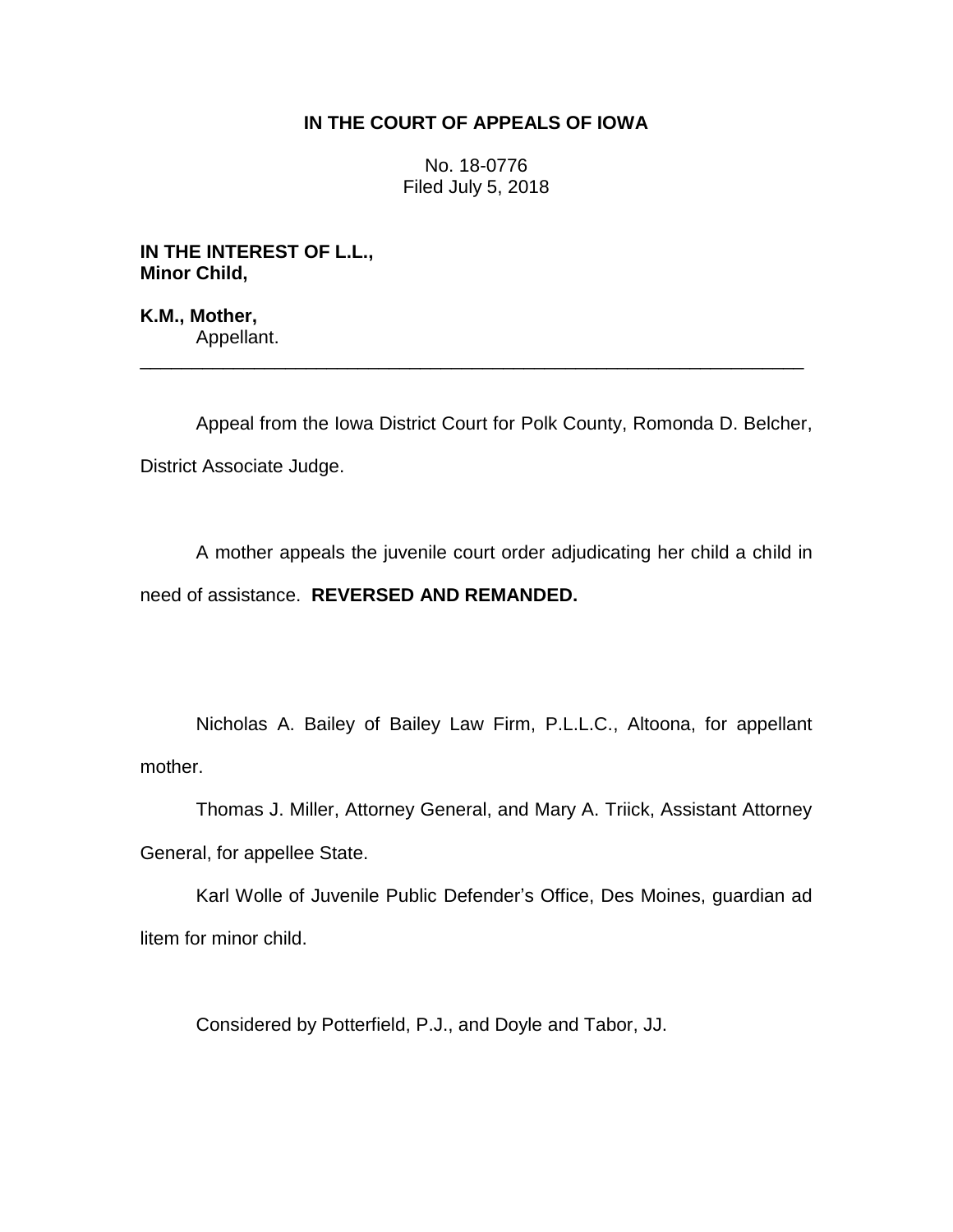## **POTTERFIELD, Presiding Judge.**

A mother appeals the adjudication of her child, L.L, as a child in need of assistance (CINA), <sup>1</sup> arguing there was not clear and convincing evidence under Iowa Code section 232.2(6)(c)(2) (2018).

### **I. Background Facts and Proceedings.**

L.L. was born in February 2018. Several tests have been completed to determine whether the mother used methamphetamine around the time of L.L.'s birth. The day before the mother gave birth, she was ordered to take a drug test by her parole officer. The initial test was positive for methamphetamine but was not tested further. The mother then took another test at a treatment facility, which was negative. The day the mother gave birth to L.L., she took two urine drug tests which screened positive for methamphetamine. The drug test she took at 5:25 a.m. was not confirmed as positive. A later drug test, taken at 1:08 p.m., was confirmed as positive for methamphetamine. While the mother claims the later test was a false positive because of other medications she was taking, the laboratory manager testified the confirmation test would not have resulted in a false positive for that drug. L.L.'s umbilical cord blood tested negative for drugs, and a hair-stat test following removal was negative for drugs. Drug tests taken by the mother the following week were negative for drugs. All subsequent drug tests have been negative.

The juvenile court allowed L.L. to go home with the mother after birth under a DHS safety plan requiring the mother to live with the maternal grandmother. But

 $\overline{a}$ 

 $<sup>1</sup>$  The father does not appeal.</sup>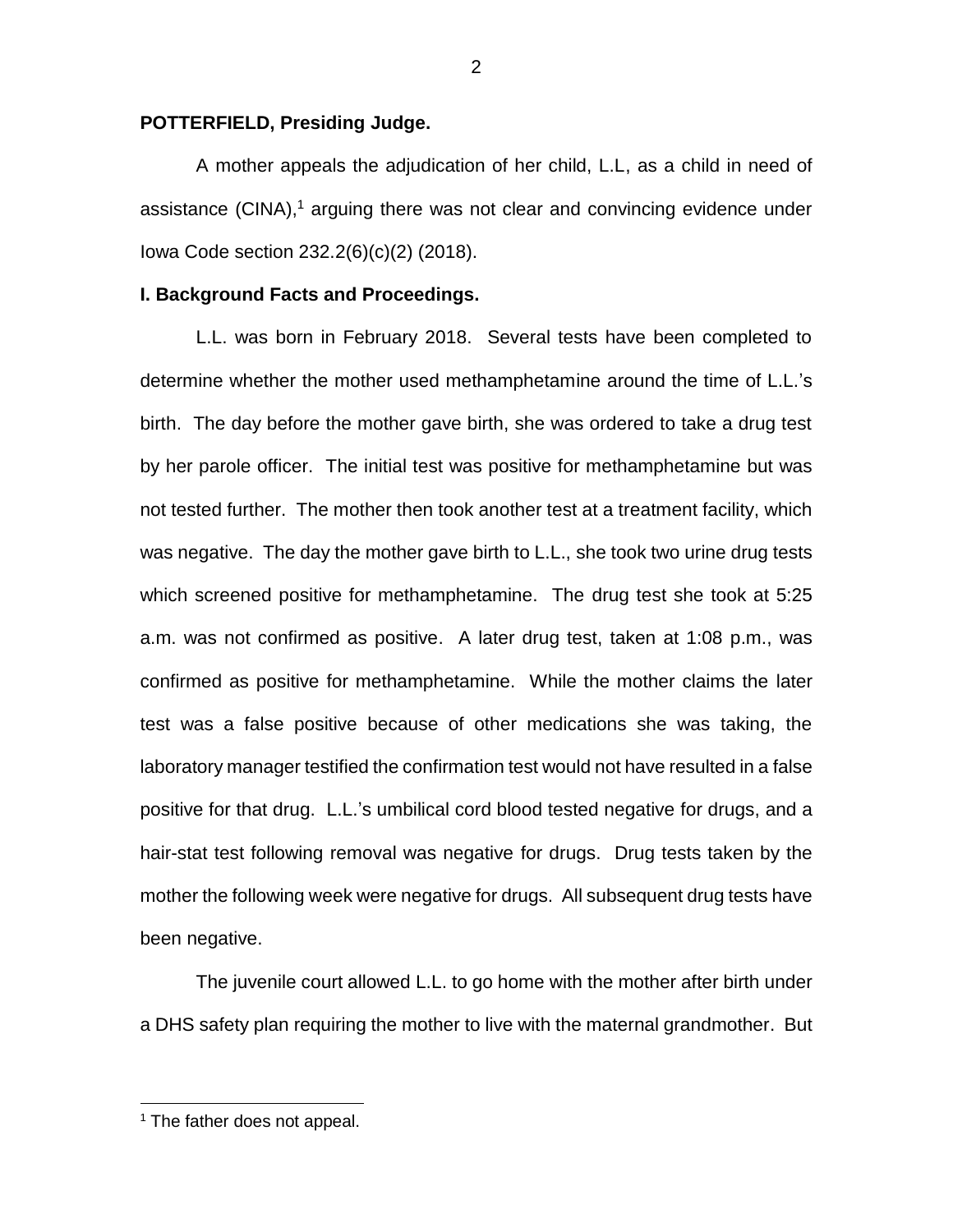six days after birth, the juvenile court removed the child from the mother based on the previous positive drug test. During a removal hearing on February 14, the juvenile court confirmed removal. In March, a contested adjudication hearing was held. The juvenile court adjudicated L.L. a CINA but permitted the child to live with the mother and maternal grandmother. The juvenile court found:

Mother has re-engaged in treatment since child's [early] February . . . 2018 birth and is actively engaged. Mother has attended 16 sessions since engaging in individual therapy since October 2017. Mother currently has daily supervised contact with the child and is breast feeding. There have been no concerns during those visits supervised by [the family safety, risk, and permanency services provider] or the custodian. All of the mother's subsequent urine drug screens provided to House of Mercy or parole have been negative.

Disposition was entered in April. At the time of disposition, L.L. had been living with the mother and maternal grandmother for over a month. There had been no concerns regarding the care the mother was providing L.L. The court continued placement of the child with the mother.

## **II. Standard of Review.**

"We review CINA proceedings de novo." *In re J.S.*, 846 N.W.2d 36, 40 (Iowa 2014). Our primary concern is the child's best interests. *Id.* "While we give weight to the trial courts findings of fact, we are not bound by them." *In re J.R.*, 683 N.W.2d 128 (Iowa Ct. App. 2004). The State has the burden to prove the allegations by clear and convincing evidence. *Id.*

## **III. Discussion.**

The mother contends the State did not prove by clear and convincing evidence that the requirements under Iowa Code section 232.2(6)(c)(2) were met. Under this section, a child can be adjudicated a CINA if the child has suffered or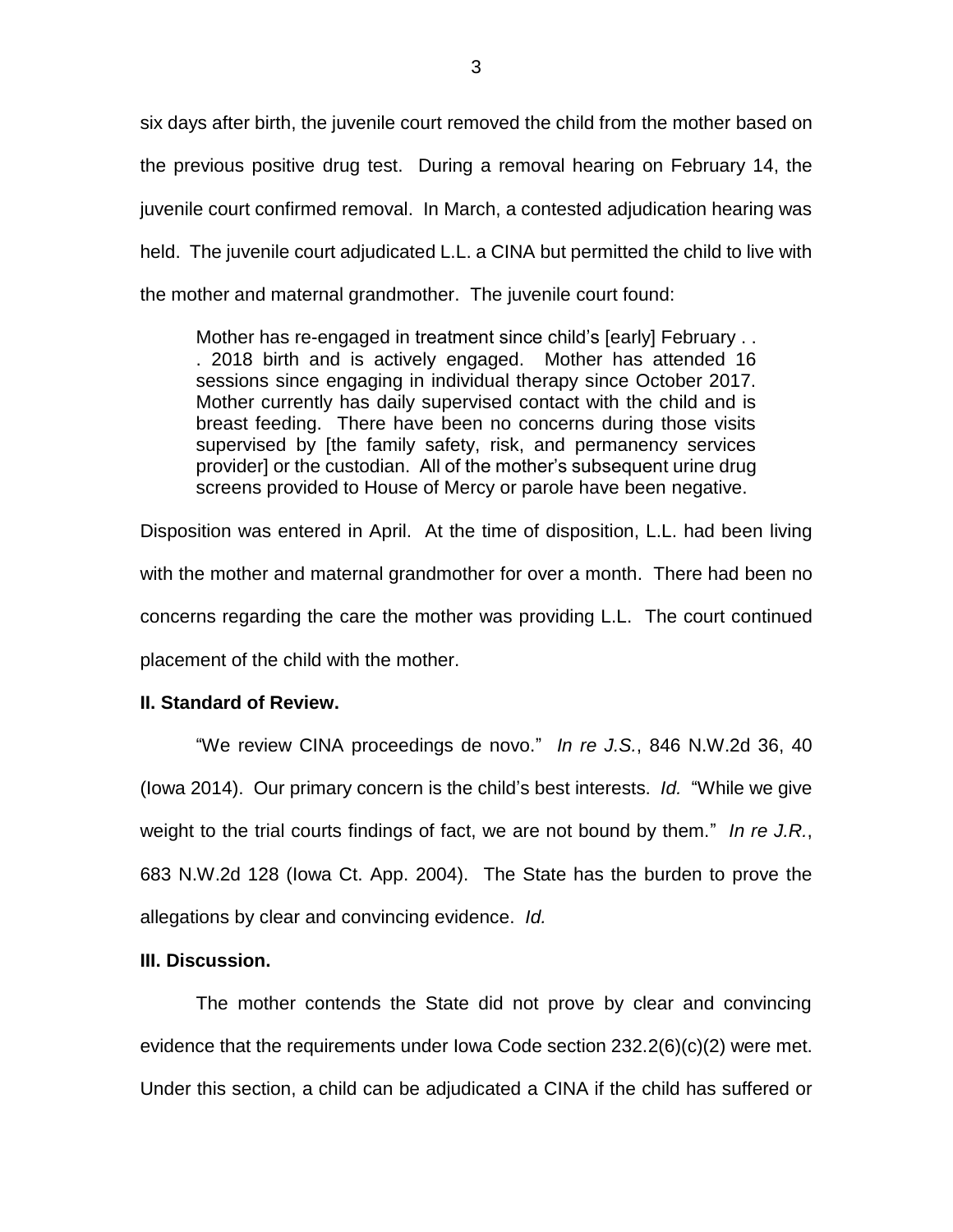is imminently likely to suffer harmful effects as a result of "the failure of the child's parent . . . to exercise a reasonable degree of care in supervising the child." Iowa Code § 232.2(6)(c)(2). Harmful effects "pertains to the physical, mental or social welfare of a child." *J.S.*, 846 N.W.2d at 41. "[W]e have found such effects established when there was harm to a child's physical, mental, or social well-being or such harm was imminently likely to occur." *Id*. at 41–42.

The State contends adjudication as a CINA is appropriate because the mother has a history of methamphetamine addiction and tested positive for methamphetamine while in the hospital giving birth. About a year earlier, an order terminating her parental rights to another child based on methamphetamine addiction was reversed on appeal, and the mother then consented to the termination. *In re K.M.*, No. 16-0795, 2016 WL 4379375 (Iowa Ct. App. Aug. 17, 2016).

The Iowa Supreme Court has stated that an active addiction to methamphetamine could be "'imminently likely' to result in harmful effects to the physical, mental, or social wellbeing of the children in the parent's care." *J.S.*, 846 N.W.2d at 37 ("We have no difficulty concluding [under subsection 232.2(6)(c)] that a parent's methamphetamine addiction by itself can result in 'harmful effects' to the child, thereby justifying state intervention to protect the child."); *see also In re A.B.*, 815 N.W.2d 764, 776 (Iowa 2012) (noting "an unresolved, severe, and chronic drug addiction can render a parent unfit to raise children").

Here, the mother tested positive for methamphetamine use during the period immediately before L.L.'s birth. The mother has drug-related felony convictions, has been incarcerated for drug-related crimes, and is currently on